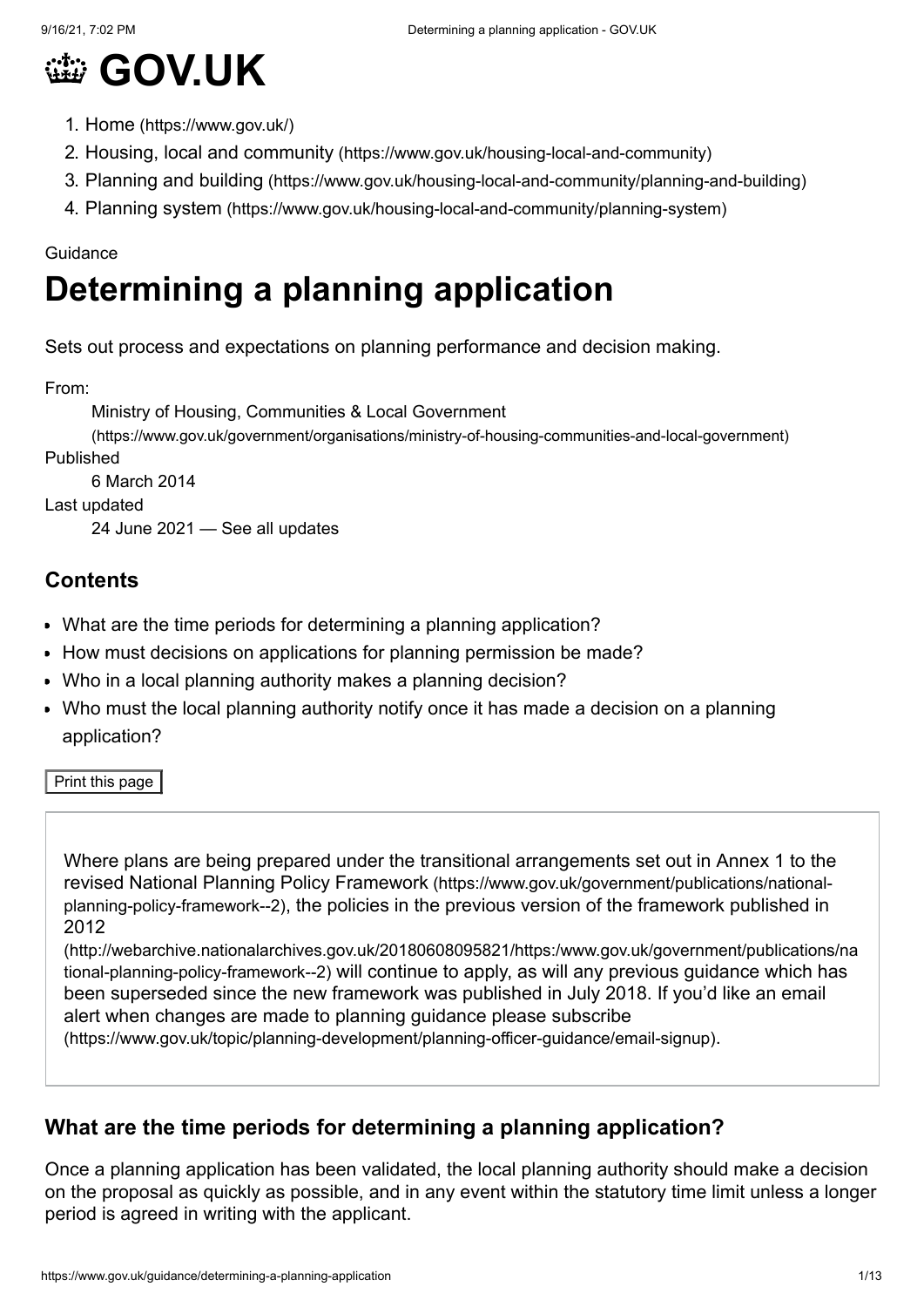The statutory time limits [\(http://www.legislation.gov.uk/uksi/2015/595/article/34/made\)](http://www.legislation.gov.uk/uksi/2015/595/article/34/made) for applications for planning permission are set out in article 34 of the Town and Country Planning (Development Management Procedure (England) Order 2015 (as amended). They are 13 weeks for applications for major development,10 weeks for applications for technical details consent, and (from 1 August 2021) applications for public service infrastructure development, and 8 weeks for all other types of [development \(unless an application is subject to an to an Environmental Impact Assessment](https://www.gov.uk/guidance/environmental-impact-assessment) (https://www.gov.uk/guidance/environmental-impact-assessment), in which case a 16 week limit applies).

Where a planning application takes longer than the statutory period to decide, and an extended period has not been agreed with the applicant, the government's policy is that the decision should be made within 26 weeks at most in order to comply with the 'planning guarantee'.

Paragraph: 001 Reference ID: 21b-001-20140306

Revision date: 24 06 2021 See previous version

[\(https://webarchive.nationalarchives.gov.uk/20210615154305/https://www.gov.uk/guidance/determining-a](https://webarchive.nationalarchives.gov.uk/20210615154305/https://www.gov.uk/guidance/determining-a-planning-application)planning-application)

# **What is the government's 'planning guarantee'?**

The planning guarantee is the government's policy that no application should spend more than a year with decision-makers, including any appeal. In practice this means that planning applications should be decided in no more than 26 weeks, allowing a similar period for any appeal. The planning guarantee does not replace the statutory time limits for determining planning applications.

Paragraph: 002 Reference ID: 21b-002-20140306

Revision date: 06 03 2014

# **In what ways can a longer time period be agreed?**

Where it is clear at the outset that an extended period will be necessary to process an application, [the local planning authority and the applicant should consider entering into a planning performance](https://www.gov.uk/guidance/before-submitting-an-application#planning-performance-agreements) agreement (https://www.gov.uk/guidance/before-submitting-an-application#planning-performance-agreements) before the application is submitted.

If a valid application is already being considered and it becomes clear that more time than the statutory period is genuinely required, then the local planning authority should ask the applicant to consider an agreed extension of time. Any such agreement must be in writing and set out the timescale within which a decision is expected.

The timetable set out in a planning performance agreement or extension of time may be varied by agreement in writing between the applicant and the local planning authority.

Paragraph: 003 Reference ID: 21b-003-20140306

Revision date: 06 03 2014

# **What happens if an application is not dealt with on time?**

Where a valid application has not been determined within the relevant statutory period (or such other period as has been agreed in writing between the local planning authority and the applicant), the applicant has a [right to appeal to the Secretary of State](https://www.gov.uk/guidance/appeals) (https://www.gov.uk/guidance/appeals) against non-determination.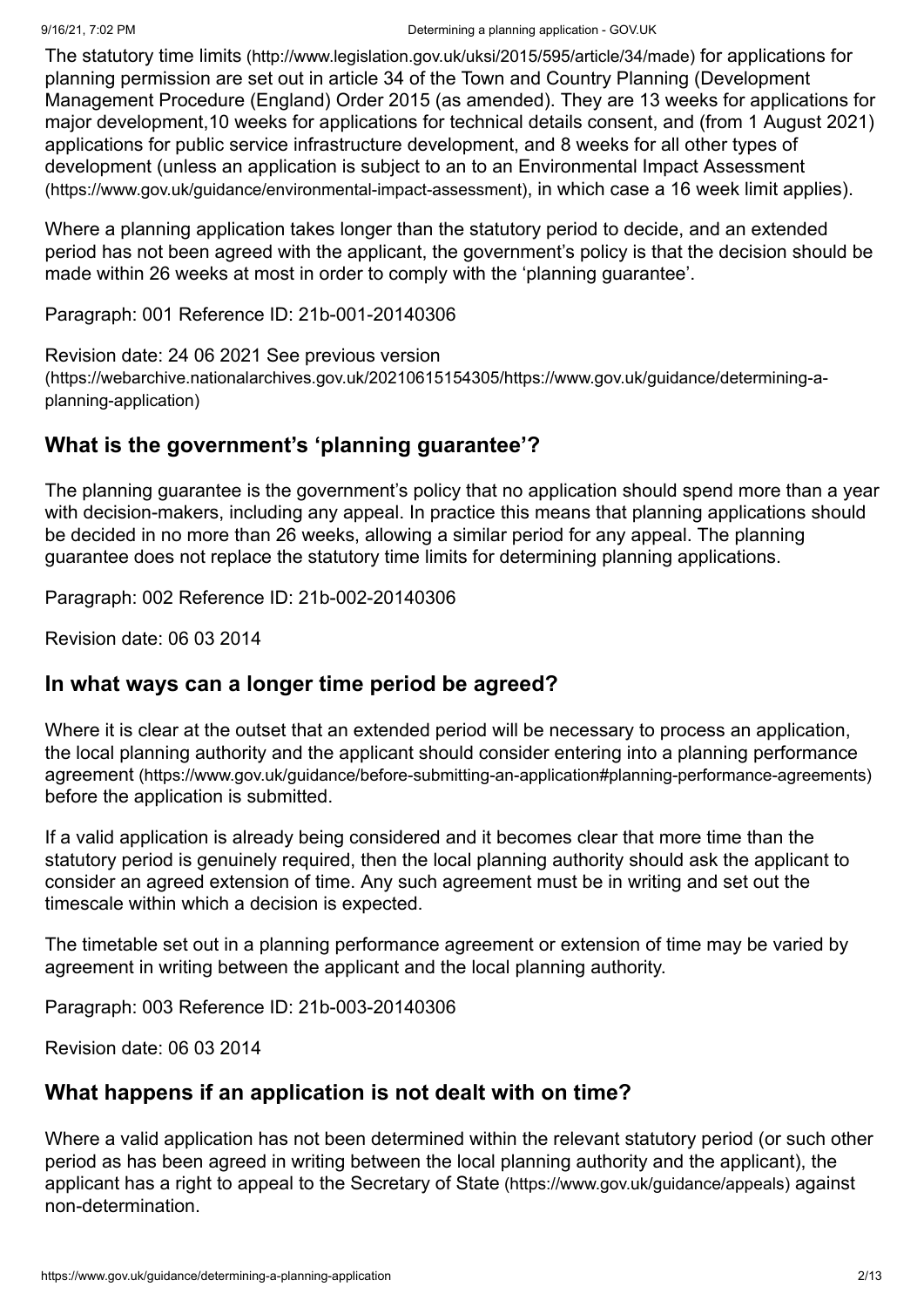If the applicant has not exercised this right of appeal, and the application remains undetermined after 26 weeks, then the fee paid by the applicant will be refunded to them (unless a longer period for the decision has been agreed).

Applicants should not attempt to delay a decision on their application simply to obtain a fee refund. A local planning authority will be justified in refusing permission where an applicant causes deliberate delay and has been unwilling to agree an extension of time; and such behaviour will be taken into account in determining any claim for costs by the local planning authority if the applicant then goes to appeal.

Paragraph: 004 Reference ID: 21b-004-20140306

Revision date: 06 03 2014

# **What happens if a planning authority fails repeatedly to decide applications on time?**

[Section 62B of the Town and Country Planning Act 1990 \(as amended\)](http://www.legislation.gov.uk/ukpga/2013/27/section/1/enacted) (http://www.legislation.gov.uk/ukpga/2013/27/section/1/enacted) allows the Secretary of State to designate local planning authorities that "are not adequately performing their function of determining applications", when assessed against published criteria [\(https://www.gov.uk/government/publications/improving-planning-performance-criteria-for-designation\)](https://www.gov.uk/government/publications/improving-planning-performance-criteria-for-designation).

Those criteria relate to:

- the speed of decisions made by local planning authorities for applications for major and nonmajor development, measured by the percentage of applications that have been determined within the statutory period or such extended time as has been agreed between the local planning authority and the applicant
- the quality of decisions made by local planning authorities for applications for major and nonmajor development, measured by the proportion of decisions on applications that are subsequently overturned at appeal (including those arising from a 'deemed refusal' where an application has not been determined within the statutory period)

If a local planning authority falls below the performance thresholds set out in the criteria it may be designated for its performance in relation to applications for major development, non-major development, or both.

[In this case, section 62A of the Town and Country Planning Act 1990 \(as amended\)](http://www.legislation.gov.uk/ukpga/2013/27/section/1/enacted) (http://www.legislation.gov.uk/ukpga/2013/27/section/1/enacted) allows applications for the category of development for which the authority has been designated (i.e. major development, non-major development or both) to be submitted directly to the Secretary of State (if the applicant wishes) as long as the designation remains in place. This excludes householder and retrospective applications, which must still be made directly to the local planning authority.

Paragraph: 005 Reference ID: 21b-005-20170728

Revision date: 28 07 2017 See previous version

[\(http://webarchive.nationalarchives.gov.uk/20170616235847/https://www.gov.uk/guidance/determining-a](http://webarchive.nationalarchives.gov.uk/20170616235847/https://www.gov.uk/guidance/determining-a-planning-application)planning-application)

#### <span id="page-2-0"></span>**How must decisions on applications for planning permission be made?**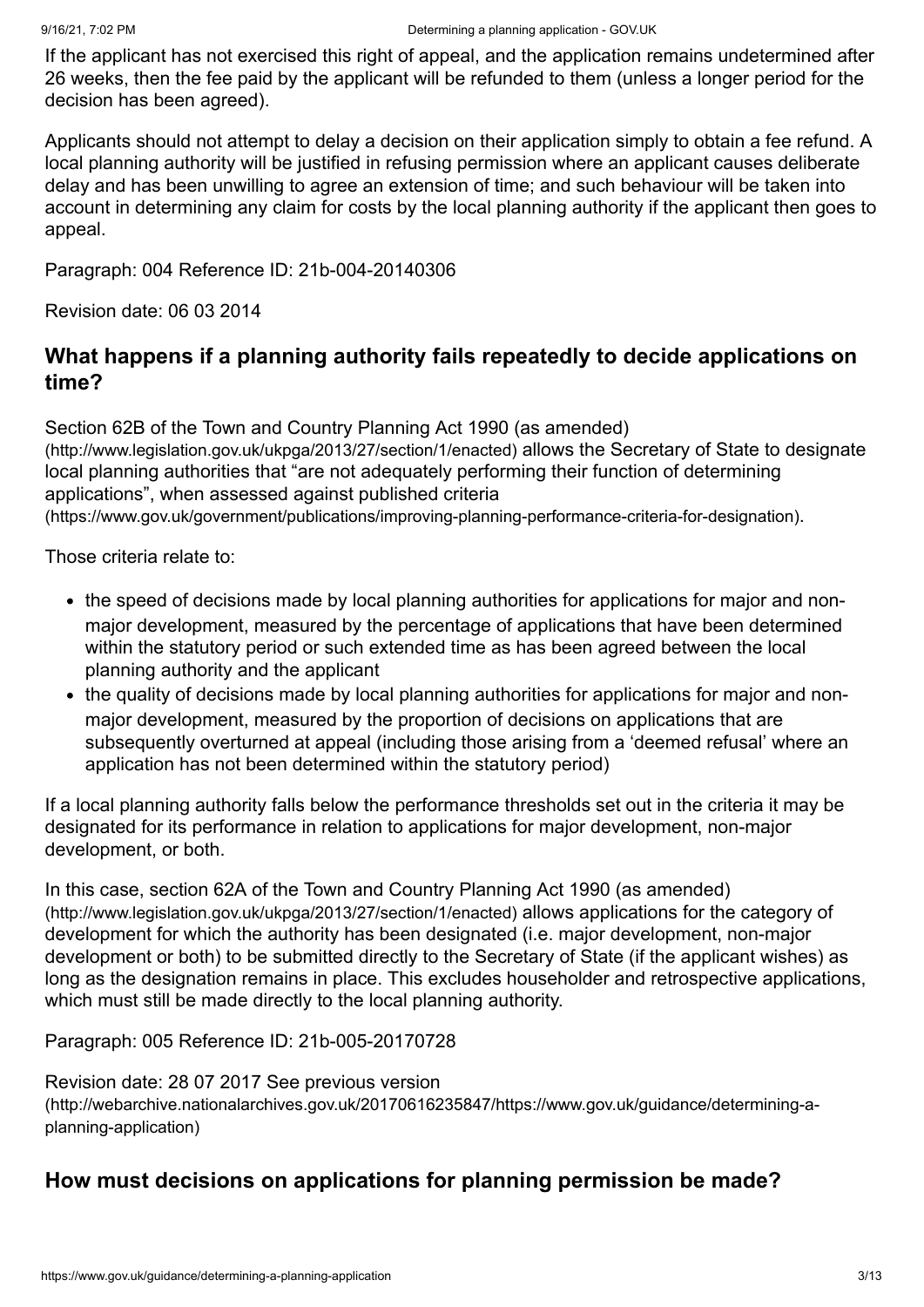To the extent that development plan policies are material to an application for planning permission the decision must be taken in accordance with the development plan unless there are material [considerations that indicate otherwise \(see section 70\(2\) of the Town and Country Planning Act 1990](http://www.legislation.gov.uk/ukpga/1990/8/section/70) (http://www.legislation.gov.uk/ukpga/1990/8/section/70) [and section 38\(6\) of the Planning and Compulsory](http://www.legislation.gov.uk/ukpga/2004/5/section/38) Purchase Act 2004 (http://www.legislation.gov.uk/ukpga/2004/5/section/38) – these provisions also apply to appeals).

The National Planning Policy Framework represents up-to-date government planning policy and is a material consideration that must be taken into account where it is relevant to a planning application or [appeal. This includes the presumption in favour of development found at paragraph 14 of the](https://www.gov.uk/guidance/national-planning-policy-framework/2-achieving-sustainable-development#para014) Framework (https://www.gov.uk/guidance/national-planning-policy-framework/2-achieving-sustainabledevelopment#para014). If decision takers choose not to follow the National Planning Policy Framework, where it is a material consideration, clear and convincing reasons for doing so are needed.

Paragraph: 006 Reference ID: 21b-006-20190315

Revision date: 15 03 2019 See previous version [\(https://webarchive.nationalarchives.gov.uk/20181208091555/https://www.gov.uk/guidance/determining-a](https://webarchive.nationalarchives.gov.uk/20181208091555/https://www.gov.uk/guidance/determining-a-planning-application#how-decisions-on-applications)planning-application#how-decisions-on-applications)

Paragraph: 007 - REMOVED - See previous version [\(https://webarchive.nationalarchives.gov.uk/20181208091555/https://www.gov.uk/guidance/determining-a](https://webarchive.nationalarchives.gov.uk/20181208091555/https://www.gov.uk/guidance/determining-a-planning-application#how-decisions-on-applications)planning-application#how-decisions-on-applications)

# **What is a material planning consideration?**

A material planning consideration is one which is relevant to making the planning decision in question (eg whether to grant or refuse an application for planning permission).

The scope of what can constitute a material consideration is very wide and so the courts often do not indicate what cannot be a material consideration. However, in general they have taken the view that planning is concerned with land use in the public interest, so that the protection of purely private interests such as the impact of a development on the value of a neighbouring property or loss of private rights to light could not be material considerations.

Paragraph: 008 Reference ID: 21b-008-20140306

Revision date: 06 03 2014

# **What weight can be given to a material consideration?**

The law makes a clear distinction between the question of whether something is a material consideration and the weight which it is to be given. Whether a particular consideration is material will depend on the circumstances of the case and is ultimately a decision for the courts. Provided regard is had to all material considerations, it is for the decision maker to decide what weight is to be give to the material considerations in each case, and (subject to the test of reasonableness) the courts will not get involved in the question of weight.

Paragraph: 009 Reference ID: 21b-009-20140306

Revision date: 06 03 2014

# **Can local planning authorities take the planning history of a site into account when determining an application for planning permission?**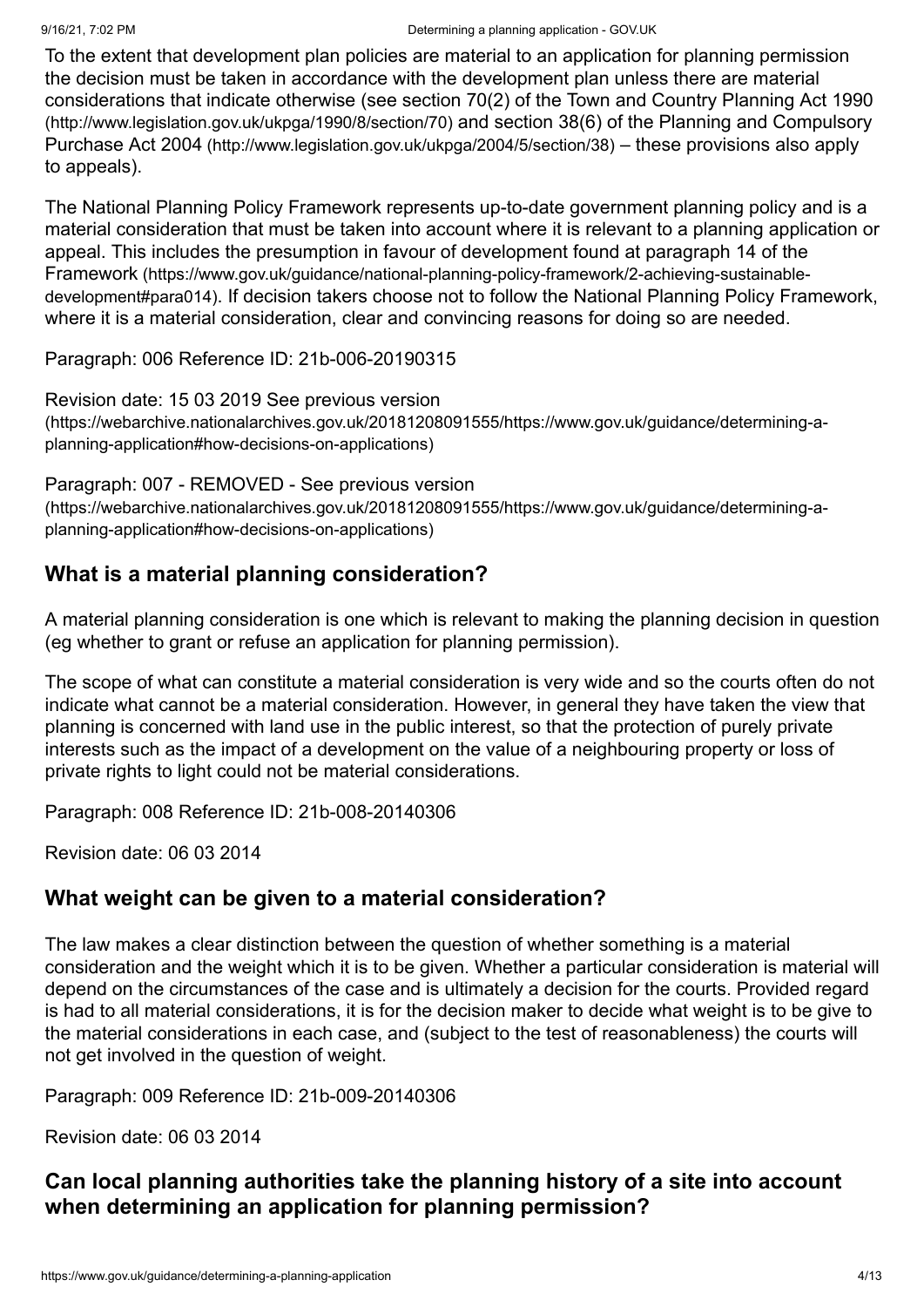The planning history of a site may be a relevant consideration in the determination of an application. In particular, when considering applications for major development involving the provision of housing, the National Planning Policy Framework indicates that local planning authorities should assess why an earlier grant of planning permission for similar development on the same site did not start. Relevant factors to take into consideration might include evidence as to the reasons why an earlier permission was not implemented, the time that has elapsed since the previous permission expired and the number of similar applications made for the same site.

Paragraph: 010 Reference ID: 21b-010-20190315

#### Revision date: 15 03 2019 See previous version

[\(https://webarchive.nationalarchives.gov.uk/20181208091555/https://www.gov.uk/guidance/determining-a](https://webarchive.nationalarchives.gov.uk/20181208091555/https://www.gov.uk/guidance/determining-a-planning-application#how-decisions-on-applications#para010)planning-application#how-decisions-on-applications#para010)

# **When should a 'local finance consideration' be taken into account as a material planning consideration?**

#### [Section 70\(2\) of the Town and Country Planning Act 1990 \(as amended\)](http://www.legislation.gov.uk/ukpga/2011/20/section/143/enacted)

(http://www.legislation.gov.uk/ukpga/2011/20/section/143/enacted) provides that a local planning authority [must have regard to a local finance consideration as far as it is material. Section 70\(4\) of the 1990](http://www.legislation.gov.uk/ukpga/2011/20/section/143/enacted) Act (as amended) (http://www.legislation.gov.uk/ukpga/2011/20/section/143/enacted) defines a local finance consideration as a grant or other financial assistance that has been, that will or that could be provided to a relevant authority by a Minister of the Crown (such as New Homes Bonus payments), or sums that a relevant authority has received, or will or could receive, in payment of the Community Infrastructure Levy.

Whether or not a 'local finance consideration' is material to a particular decision will depend on whether it could help to make the development acceptable in planning terms. It would not be appropriate to make a decision based on the potential for the development to raise money for a local authority or other government body.

In deciding an application for planning permission or appeal where a local financial consideration is material, decision takers need to ensure that the reasons supporting the decision clearly state how the consideration has been taken into account and its connection to the development.

New Homes Bonus payments recognise the efforts made by authorities to bring residential development forward. Even where anticipated Bonus payments are not a material consideration in making planning decisions, they can be noted for information in committee reports on applications for housing. Where this is done, care will be required not to imply that Bonus payments are relevant to the decision before the committee.

Paragraph: 011 Reference ID: 21b-011-20140612

#### Revision date: 12 06 2014 See previous version

[\(http://webarchive.nationalarchives.gov.uk/20140606222214/http://planningguidance.planningportal.gov.uk/blog/](http://webarchive.nationalarchives.gov.uk/20140606222214/http://planningguidance.planningportal.gov.uk/blog/guidance/determining-a-planning-application/how-must-decisions-on-applications-for-planning-permission-be-made/#paragraph_011) guidance/determining-a-planning-application/how-must-decisions-on-applications-for-planning-permission-bemade/#paragraph\_011)

# **What approach must be taken where development plan policies conflict with one another?**

[Under section 38\(5\) of the Planning and Compulsory Purchase Act 2004](http://www.legislation.gov.uk/ukpga/2004/5/section/38) (http://www.legislation.gov.uk/ukpga/2004/5/section/38) if a policy contained in a development plan for an area conflicts with another policy in the development plan, the conflict must be resolved in favour of the policy which is contained in the last document to be adopted, approved or published.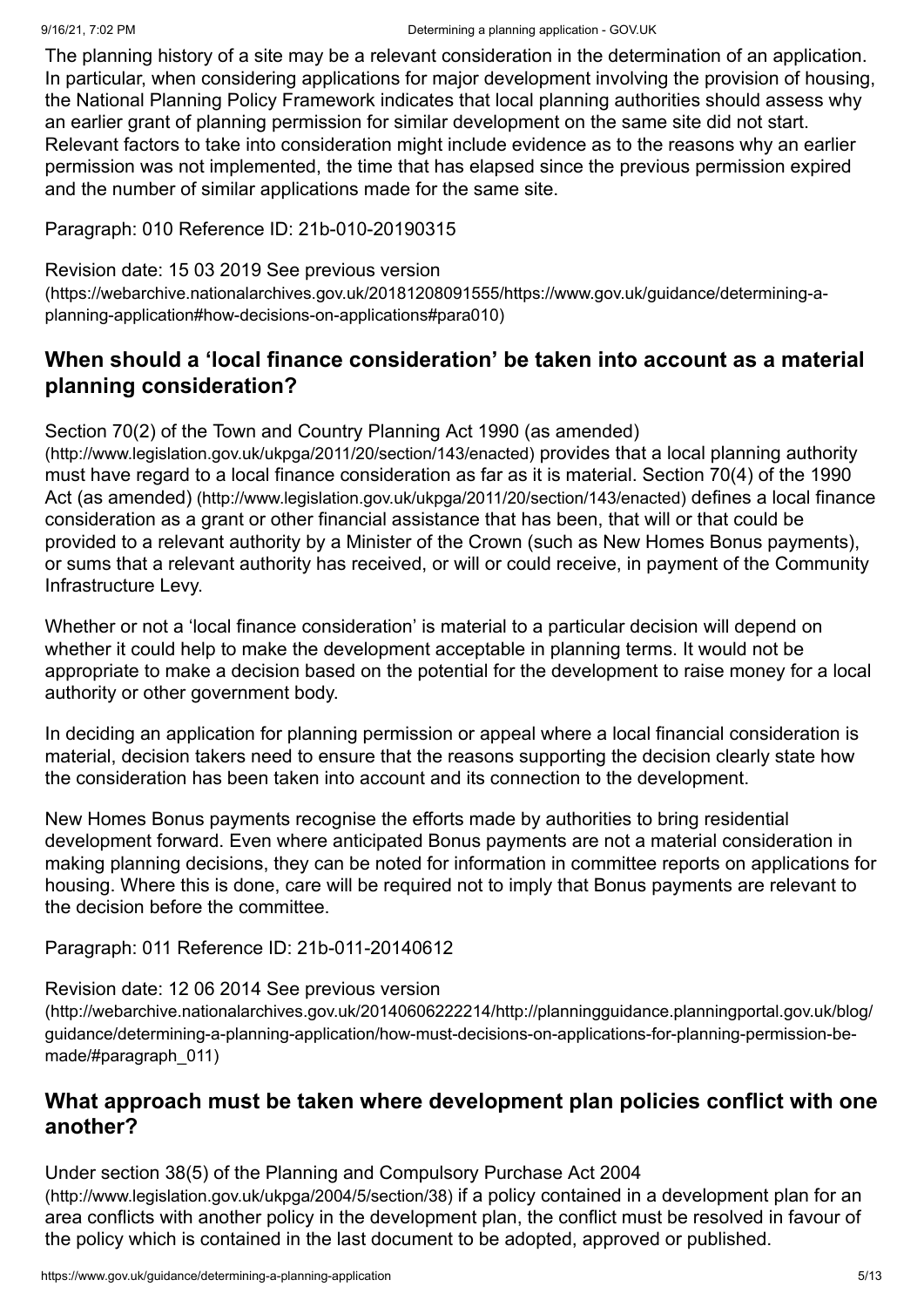Conflicts between development plan policies adopted, approved or published at the same time must be considered in the light of all material considerations, including local priorities and needs, as guided by the National Planning Policy Framework.

Paragraph: 012 Reference ID: 21b-012-20140306

Revision date: 06 03 2014

## **Can the local planning authority decide not to follow the policies in the development plan?**

The local planning authority may depart from development plan policy where material considerations indicate that the plan should not be followed, subject to any conditions prescribed by direction by the [Secretary of State. This power to depart from development plan policy is confirmed in article 32 of the](http://www.legislation.gov.uk/uksi/2015/595/article/32/made) Town and Country Planning (Development Management Procedure) (England) Order 2015 (http://www.legislation.gov.uk/uksi/2015/595/article/32/made).

[In cases where the local planning authority intends to depart from development plan policy, article](http://www.legislation.gov.uk/uksi/2015/595/article/15/made) 15(3) of the Development Management Procedure Order

(http://www.legislation.gov.uk/uksi/2015/595/article/15/made) sets out the publicity requirements which must be followed before the decision is taken.

Paragraph: 013 Reference ID: 21b-013-20150327

#### Revision date: 27 03 2015 See previous version

[\(http://webarchive.nationalarchives.gov.uk/20140606222214/http://planningguidance.planningportal.gov.uk/blog/](http://webarchive.nationalarchives.gov.uk/20140606222214/http://planningguidance.planningportal.gov.uk/blog/guidance/determining-a-planning-application/how-must-decisions-on-applications-for-planning-permission-be-made/#paragraph_013) guidance/determining-a-planning-application/how-must-decisions-on-applications-for-planning-permission-bemade/#paragraph\_013)

# **In what circumstances might it be justifiable to refuse planning permission on the grounds of prematurity?**

Paragraphs 48-50 (https://www.gov.uk/guidance/national-planning-policy-framework/4-decisionmaking#para48) [of the National Planning Policy Framework explain how weight may be gi](https://www.gov.uk/guidance/national-planning-policy-framework/4-decision-making#para48)ven to policies in emerging plans, and the limited circumstances in which it may be justified to refuse an application on the basis that it is premature.

Paragraph: 014 Reference ID: 21b-014-20190315

Revision date: 15 03 2019 See previous version [\(https://webarchive.nationalarchives.gov.uk/20181208091555/https://www.gov.uk/guidance/determining-a](https://webarchive.nationalarchives.gov.uk/20181208091555/https://www.gov.uk/guidance/determining-a-planning-application#who-in-a-local-planning-authority-makes-a-planning-decision)planning-application#who-in-a-local-planning-authority-makes-a-planning-decision)

# **Should children's best interests be taken into account when determining planning applications?**

Local authorities need to consider whether children's best interests are relevant to any planning issue under consideration. In doing so, they will want to ensure their approach is proportionate. They need to consider the case before them, and need to be mindful that the best interests of a particular child will not always outweigh other considerations including those that impact negatively on the environment or the wider community. This will include considering the scope to mitigate any potential harm through non-planning measures, for example through intervention or extra support for the family through social, health and education services.

Paragraph: 028 Reference ID: 21b-028-20150901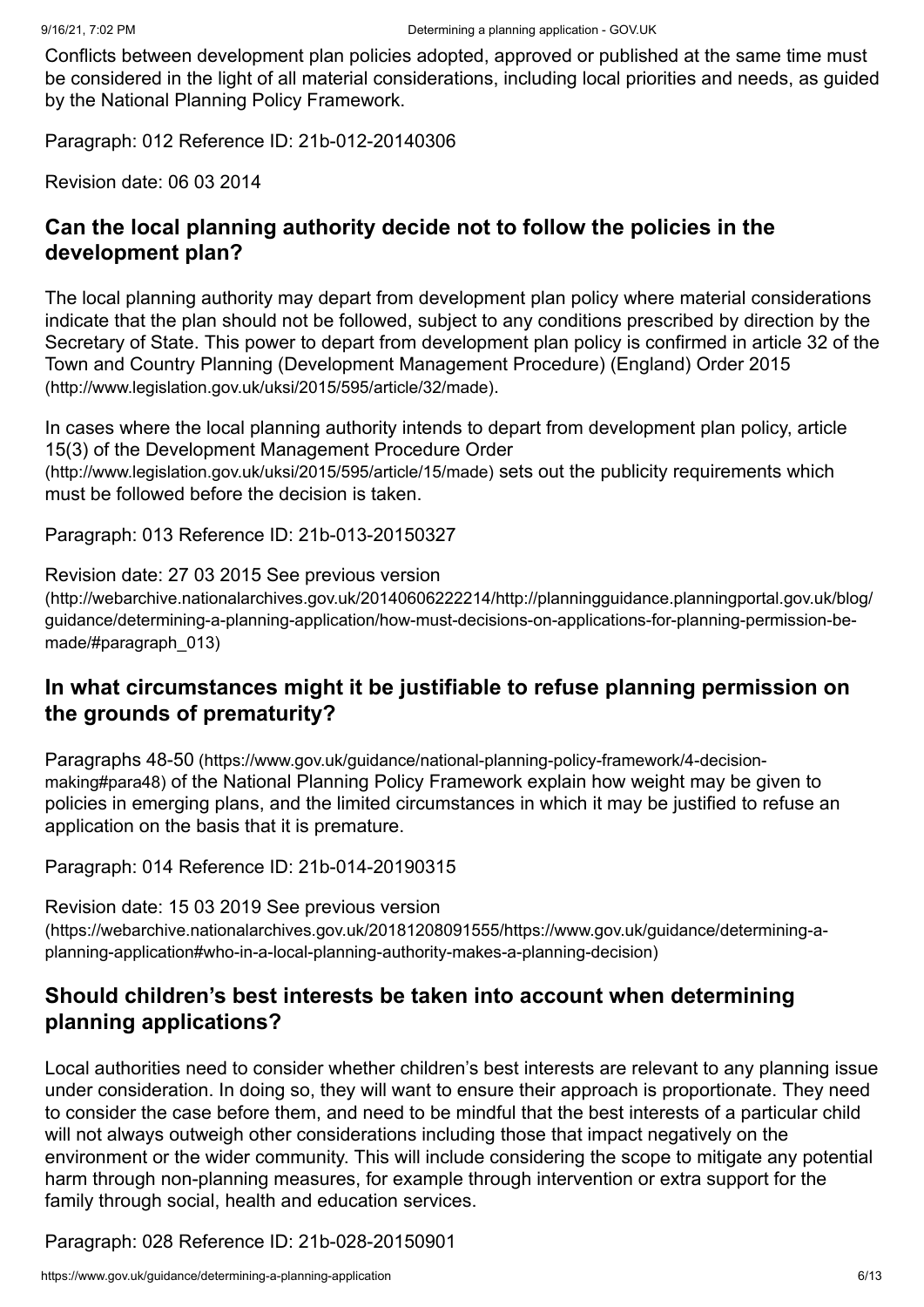Revision date: 01 09 2015

# <span id="page-6-0"></span>**Who in a local planning authority makes a planning decision?**

Section 101 of the Local Government Act 1972 [\(http://www.legislation.gov.uk/ukpga/1972/70/section/101\)](http://www.legislation.gov.uk/ukpga/1972/70/section/101) allows the local planning authority to arrange for the discharge any of its functions by a committee, sub-committee, or an officer or by any other local authority. An exception where this power may not apply is where the local authority's own application for development could give rise to a conflict of [interest, when regulation 10 of the Town and Country Planning General Regulations 1992](http://www.legislation.gov.uk/uksi/1992/1492/body/made) (http://www.legislation.gov.uk/uksi/1992/1492/body/made) applies.

The exercise of the power to delegate planning functions is generally a matter for individual local planning authorities, having regard to practical considerations including the need for efficient decision-taking and local transparency. It is in the public interest for the local planning authority to have effective delegation arrangements in place to ensure that decisions on planning applications that raise no significant planning issues are made quickly and that resources are appropriately concentrated on the applications of greatest significance to the local area.

Local planning authority delegation arrangements may include conditions or limitations as to the extent of the delegation, or the circumstances in which it may be exercised.

Paragraph: 015 Reference ID: 21b-015-20140306

Revision date: 06 03 2014

#### **How must elected councillors and other members of the local authority consider planning applications?**

Local authority members are involved in planning matters to represent the interests of the whole community and must maintain an open mind when considering planning applications. Where members take decisions on planning applications they must do so in accordance with the development plan unless material considerations indicate otherwise. Members must only take into account material planning considerations, which can include public views where they relate to relevant planning matters. Local opposition or support for a proposal is not in itself a ground for refusing or granting planning permission, unless it is founded upon valid material planning reasons.

Paragraph: 016 Reference ID: 21b-016-20140306

Revision date: 06 03 2014

#### **How is the conduct of elected members regulated?**

Under Part 1 of the Localism Act 2011 [\(http://www.legislation.gov.uk/ukpga/2011/20/part/1/enacted\)](http://www.legislation.gov.uk/ukpga/2011/20/part/1/enacted) each local authority is required to adopt a local Code of Conduct that sets out the expectations as to the conduct of members in carrying out their official duties. The local authority must also keep a register of members' interests.

[The publication Openness and transparency on personal interests: a guide for councillors](https://www.gov.uk/government/publications/openness-and-transparency-on-personal-interests-guidance-for-councillors) (https://www.gov.uk/government/publications/openness-and-transparency-on-personal-interests-guidance-forcouncillors) gives practical information about members' personal interests and the standards arrangements introduced by the Localism Act 2011.

Paragraph: 017 Reference ID: 21b-017-20140306

Revision date: 06 03 2014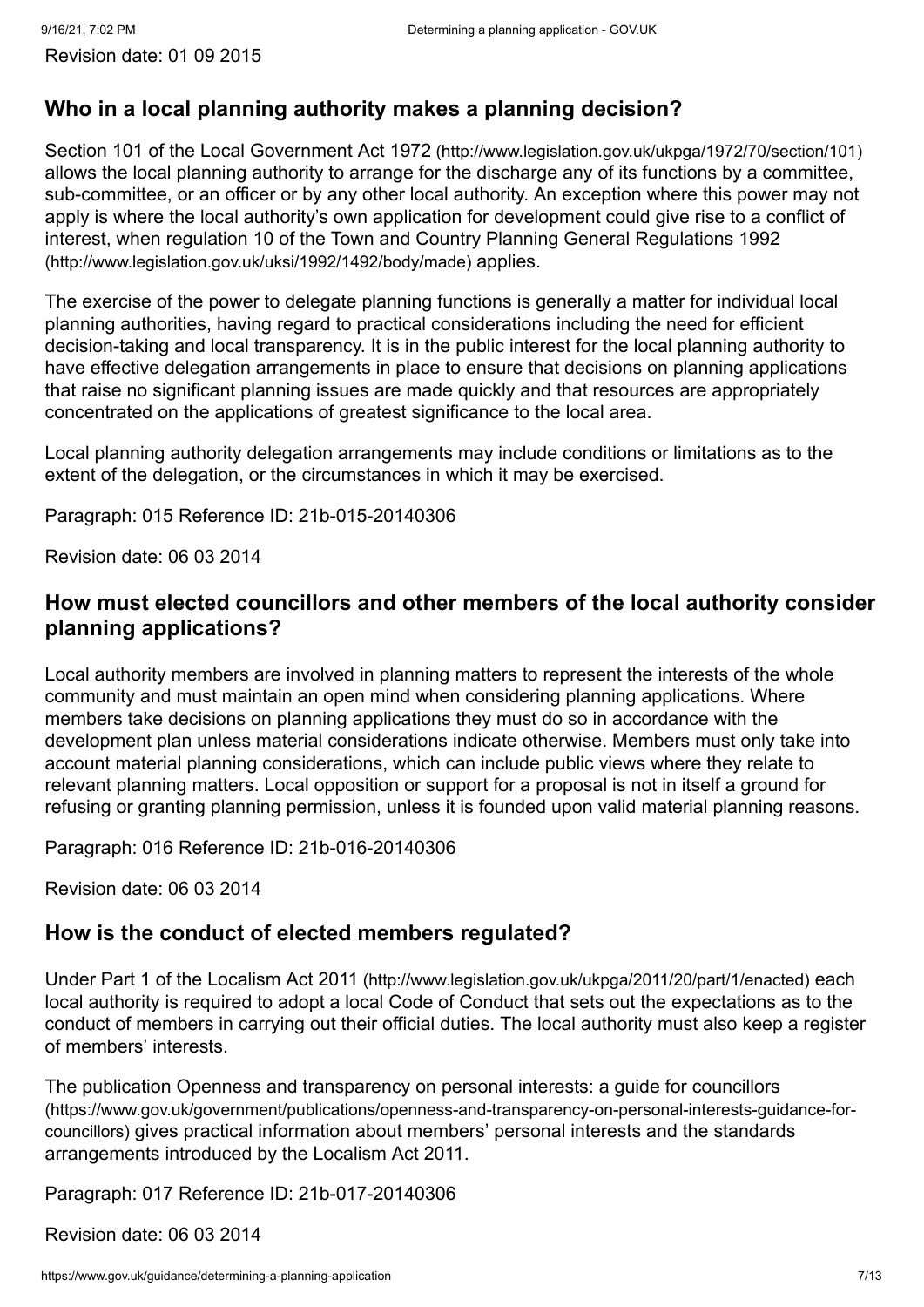# **Can an elected member who has represented constituents interested in a planning application be accused of pre-determination or bias, if he or she subsequently speaks or votes on that application?**

Section 25 of the Localism Act 2011 [\(http://www.legislation.gov.uk/ukpga/2011/20/section/25/enacted\)](http://www.legislation.gov.uk/ukpga/2011/20/section/25/enacted) clarifies that a member is not to be regarded as being unable to act fairly or without bias if they participate in a decision on a matter simply because they have previously expressed a view or campaigned on it. Members may campaign and represent their constituents – and then speak and vote on those issues – without fear of breaking the rules on pre-determination. Members may also speak with developers and express positive views about development.

A distinction can be drawn between pre-determination and pre-disposition. Members must not have a closed mind when they make a decision, as decisions taken by those with pre-determined views are vulnerable to successful legal challenge. At the point of making a decision, members must carefully consider all the evidence that is put before them and be prepared to modify or change their initial view in the light of the arguments and evidence presented. Then they must make their final decision at the meeting with an open mind based on all the evidence.

Paragraph: 018 Reference ID: 21b-018-20140306

Revision date: 06 03 2014

## <span id="page-7-0"></span>**Who must the local planning authority notify once it has made a decision on a planning application?**

The local planning authority must formally notify the applicant of their decision using a written [decision notice. Under article 33\(2\) of the Town and Country Planning \(Development Management](http://www.legislation.gov.uk/uksi/2015/595/article/33/made) Procedure) (England) Order 2015 (http://www.legislation.gov.uk/uksi/2015/595/article/33/made) the local planning authority must also give notice of their decision to every person who has made a representation who is an owner of the land or a tenant of an agricultural holding on the land or an adjoining owner or occupier.

The local planning authority may take a flexible approach and make a judgement about whether additional publication of the decision is needed on a case by case basis, weighing up factors such as the level of public interest in the application and the cost of additional notification. It is particularly important that the local planning authority notifies the Environment Agency of any decision taken on a planning application where the Agency has objected on flood risk grounds.

[In the case of any decision against the advice of HSE there is guidance on notifying the Executive in](http://www.hse.gov.uk/landuseplanning/advice.htm) advance of any decision being issued (http://www.hse.gov.uk/landuseplanning/advice.htm).

Paragraph: 019 Reference ID: 21b-019-20190315

Revision date: 15 03 2019 See previous version [\(https://webarchive.nationalarchives.gov.uk/20181208091555/https://www.gov.uk/guidance/determining-a](https://webarchive.nationalarchives.gov.uk/20181208091555/https://www.gov.uk/guidance/determining-a-planning-application#para019)planning-application#para019)

# **What information must the local planning authority include on their written decision notices of planning applications to applicants?**

https://www.gov.uk/guidance/determining-a-planning-application 8/13 The information that the local planning authority must provide on their decision notices is set out in [article 35 of the Town and Country Planning \(Development Management Procedure\) \(England\) Order](http://www.legislation.gov.uk/uksi/2015/595/article/35/made) 2015 (http://www.legislation.gov.uk/uksi/2015/595/article/35/made). This includes the requirement, where planning permission is refused, to state clearly and precisely the full reasons for the refusal, specifying all policies and proposals in the development plan that are relevant to the decision. While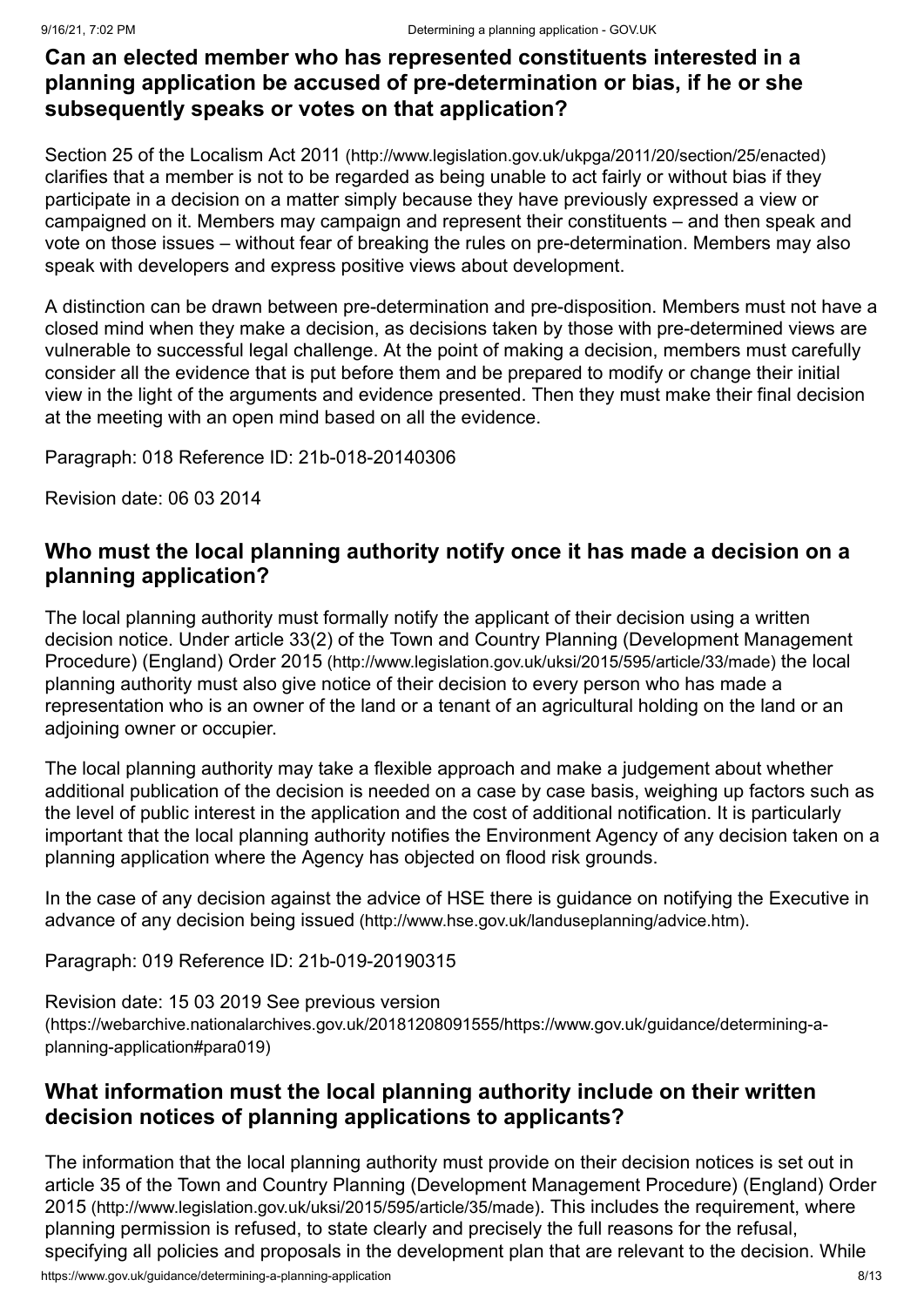the local planning authority is no longer required to give reasons for approval on decision notices, it is important that the other paperwork that supports such decisions clearly shows how that decision has been reached.

The local planning authority must also include a notification to the applicant with the decision notice [in the terms \(or substantially in the terms\) set out in Schedule 5 to the Development Management](http://www.legislation.gov.uk/uksi/2015/595/schedule/5/made) Procedure Order (http://www.legislation.gov.uk/uksi/2015/595/schedule/5/made) in the following cases:

- where planning permission is granted subject to conditions;
- where planning permission is refused;
- where the Secretary of State has given a direction restricting the grant of planning permission; and
- where the Secretary of State or a government department has expressed the view that permission should not be granted (either wholly or in part) or should be granted subject to conditions.

Paragraph: 020 Reference ID: 21b-020-20140306

Revision date: 06 03 2014

## **What is the decision date that the local planning authority should put on decision notices?**

To ensure consistency in the preparation of statistics, the decision date to be inserted on decision notices by the local planning authority is taken as the date when notice of the decision is issued to the applicant. This includes cases where the decision has been taken by an officer or a planning committee.

Paragraph: 021 Reference ID: 21b-021-20140306

Revision date: 06 03 2014

## **When must a local planning authority in London notify the Mayor prior to making a decision?**

Local planning authorities in London are required to notify the Mayor of London if they receive applications of 'potential strategic importance' for the capital. This provides the Mayor with an [opportunity to consider the proposal's compliance with the spatial development strategy \(the London](http://www.london.gov.uk/priorities/planning/london-plan) Plan (http://www.london.gov.uk/priorities/planning/london-plan)), and if necessary direct that he should determine the application himself, or that the application should be refused. What constitutes an [application of potential strategic importance is set out in the Town and Country Planning \(Mayor of](http://www.legislation.gov.uk/uksi/2008/580/made) London) Order 2008 (http://www.legislation.gov.uk/uksi/2008/580/made), along with the procedural requirements that apply.

Paragraph: 027 Reference ID: 21b-027-20140306

Revision date: 06 03 2014

# **When does the local planning authority need to consult with the Secretary of State prior to taking a decision?**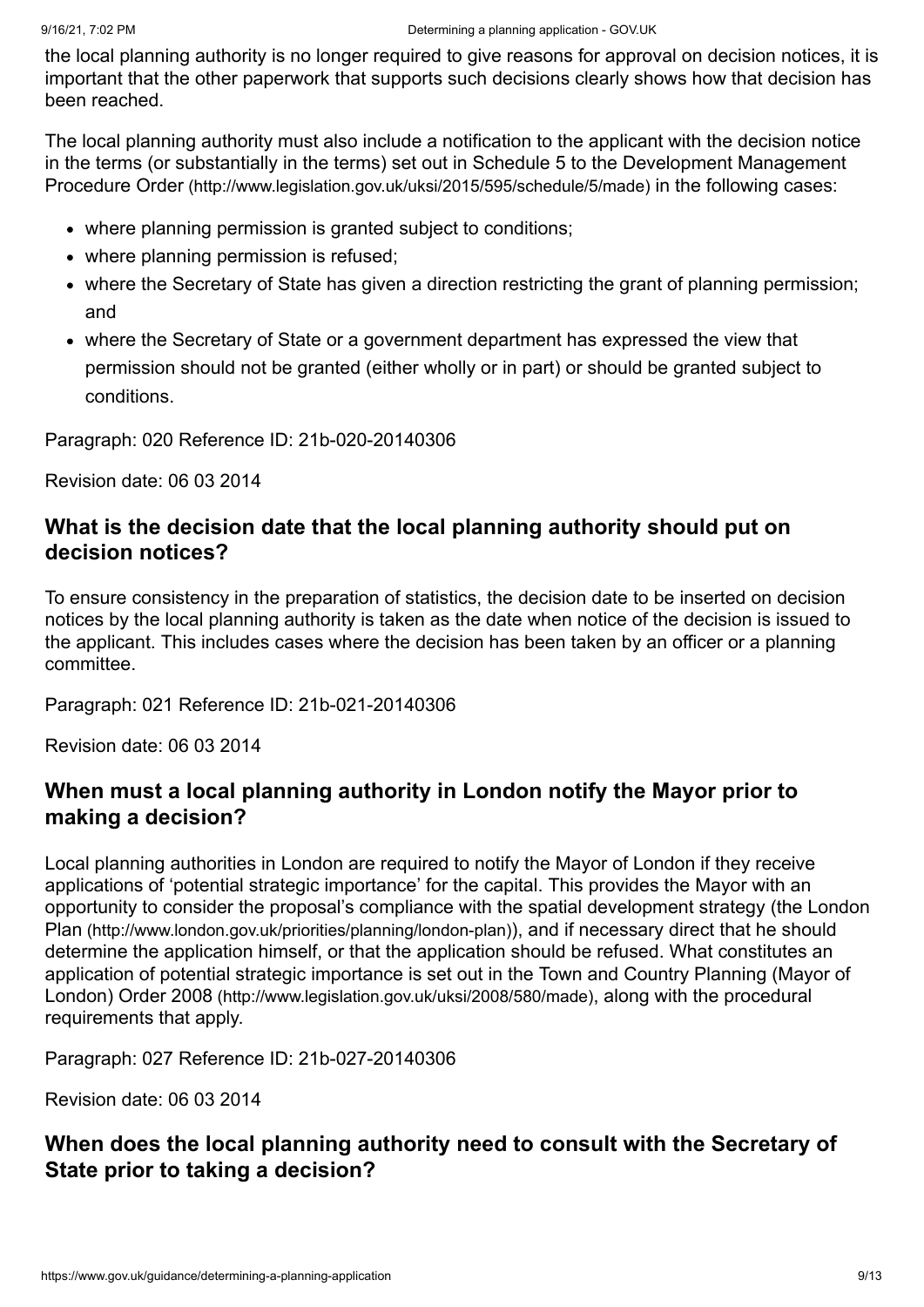The Town and Country Planning (Consultation) (England) Direction 2021 (https://www.gov.uk/government/publications/the-town-and-country-planning-consultation-england-direction-2021) [sets out the applicable criteria and arrangements that must be followed for consulting the](https://www.gov.uk/government/publications/the-town-and-country-planning-consultation-england-direction-2021) Secretary of State once the local planning authority has resolved to grant planning permission for certain types of development that are set out in paragraphs 3-8 of the Direction. The purpose of the Direction is to give the Secretary of State an opportunity to consider using the power to call in an [application under section 77 of the Town and Country Planning Act 1990](http://www.legislation.gov.uk/ukpga/1990/8/section/77)

(http://www.legislation.gov.uk/ukpga/1990/8/section/77). If a planning application is called in, the decision on whether or not to grant planning permission will be taken by the Secretary of State, usually after a public inquiry, rather than the local planning authority..

The information that the local planning authority must submit with the consultation is set out in paragraph 10 of the Direction. Where consultation with the Secretary of State under the Direction is required, the local planning authority cannot grant planning permission on the application until the expiry of a period of 21 days beginning with the date which the Secretary of State notifies the local planning authority that the consultation has been received and he has all the information necessary to consider the matter.

[The local planning authority must send consultations under the Town and Country Planning](https://www.gov.uk/government/publications/the-town-and-country-planning-consultation-england-direction-2021) (Consultation) (England) Direction 2021 (https://www.gov.uk/government/publications/the-town-and-countryplanning-consultation-england-direction-2021) to the Ministry of Housing, Communities and Local Government's Planning Casework Unit at the following:

[PCU@communities.gov.uk](mailto:PCU@communities.gov.uk)

#### **Information on coronavirus**

All Planning Casework Unit staff are following the Prime Minister's advice aimed at limiting the spread of the Covid-19 virus and are largely working from home. Please note that during this time PCU will not be able to process hard copy correspondence and therefore all contact will need to be via email. The unit will try to respond to your email as quickly as possible but please understand that this may take longer than usual.

The Direction is separate from, and does not affect or prejudice, the Secretary of State's general [power under section 77 of the Town and Country Planning Act 1990](http://www.legislation.gov.uk/ukpga/1990/8/section/77) (http://www.legislation.gov.uk/ukpga/1990/8/section/77) to direct that any particular planning application should be called in for determination by the Secretary of State. In addition to the requirements under the Direction there may also be additional, locally applicable arrangements set out in safeguarding directions.

Paragraph: 022 Reference ID: 21b-022-20140306

Revision date: 06 03 2014

# **When must a local planning authority in London notify the Mayor prior to making a decision?**

Local planning authorities in London are required to notify the Mayor if they receive applications of 'potential strategic importance' for the capital. This provides the Mayor with an opportunity to [consider the proposal's compliance with the spatial development strategy \(the London Plan](http://www.london.gov.uk/priorities/planning/london-plan) (http://www.london.gov.uk/priorities/planning/london-plan)), and if necessary direct that he should determine the application himself, or that the application should be refused. What constitutes an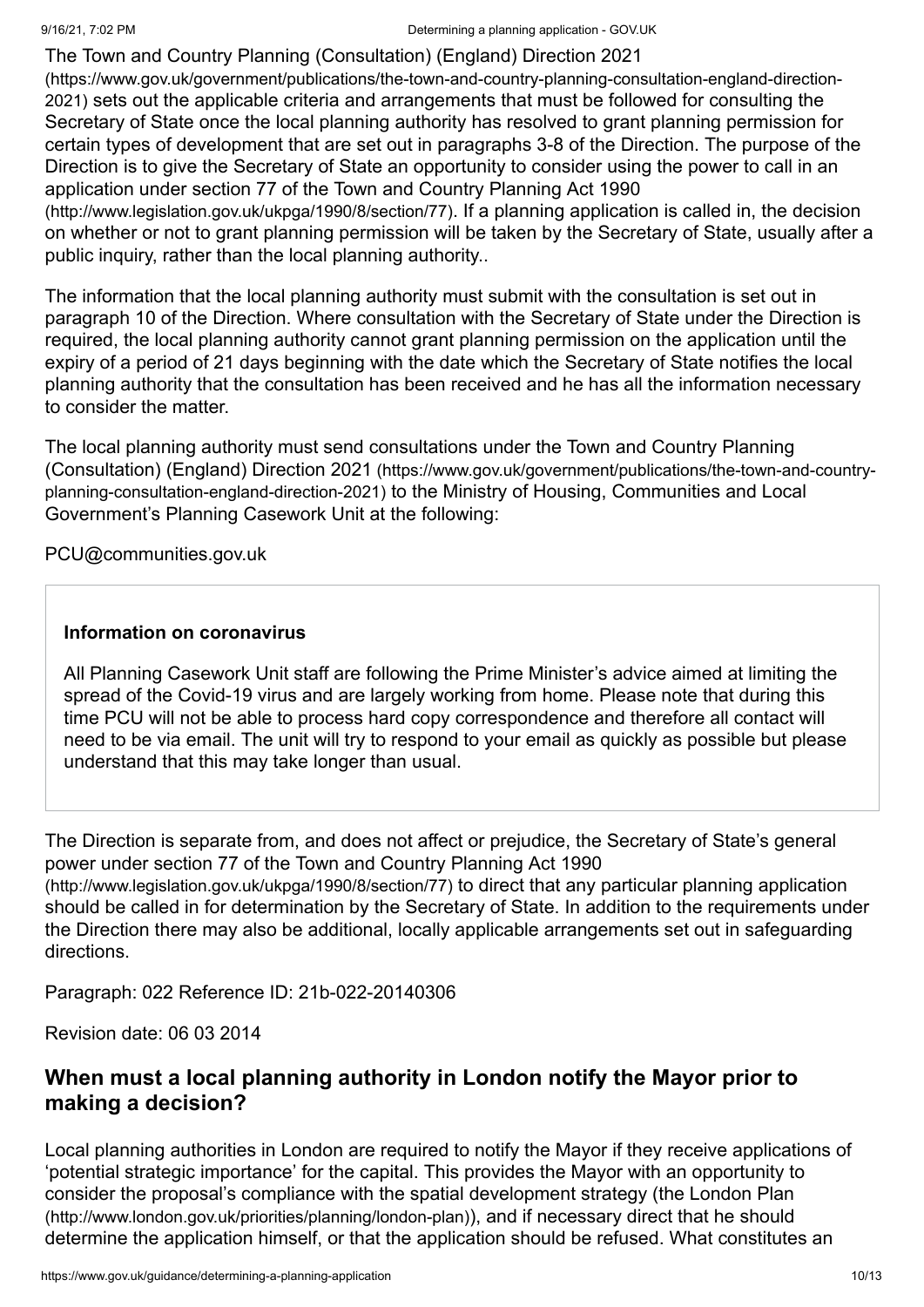[application of potential strategic importance is set out in the Town and Country Planning \(Mayor of](http://www.legislation.gov.uk/uksi/2008/580/made) London) Order 2008 (http://www.legislation.gov.uk/uksi/2008/580/made), along with the procedural requirements that apply.

Paragraph: 027 Reference ID: 21b-027-20140306

Revision date: 06 03 2014

## **What are the Secretary of State's powers of intervention to call in a planning application?**

[Section 77 of the Town and Country Planning Act 1990](http://www.legislation.gov.uk/ukpga/1990/8/section/77)

(http://www.legislation.gov.uk/ukpga/1990/8/section/77) empowers the Secretary of State to call in a planning application for his own determination. The power can be exercised at any time up to planning permission being issued by a local planning authority. In considering whether to call in a planning application, the Secretary of State is generally concerned with whether the application involves planning issues of more than local importance that warrant the decision being made by him rather than the local planning authority. However each case will be considered on its merits. The call in policy was updated on 26 October 2012 in a written ministerial statement [\(https://publications.parliament.uk/pa/cm201213/cmhansrd/cm121026/wmstext/121026m0001.htm\)](https://publications.parliament.uk/pa/cm201213/cmhansrd/cm121026/wmstext/121026m0001.htm).

Any person may ask the Secretary of State to call in an application for his own determination. Applications may also be referred to the Secretary of State by the local planning authority under the Town and Country Planning (Consultation) (England) Direction 2021 [\(https://www.gov.uk/government/publications/the-town-and-country-planning-consultation-england-direction-](https://www.gov.uk/government/publications/the-town-and-country-planning-consultation-england-direction-2021)2021). Requests for call in should be sent to the Ministry of Housing, Communities and Local Government's Planning Casework Unit at the following:

[PCU@communities.gov.uk](mailto:PCU@communities.gov.uk)

#### **Information on coronavirus**

All Planning Casework Unit staff are following the Prime Minister's advice aimed at limiting the spread of the Covid-19 virus and are largely working from home. Please note that during this time PCU will not be able to process hard copy correspondence and therefore all contact will need to be via email. The unit will try to respond to your email as quickly as possible but please understand that this may take longer than usual.

#### Paragraph: 024 Reference ID: 21b-024-20190315

Revision date: 15 03 2019 See previous version [\(https://webarchive.nationalarchives.gov.uk/20181208091555/https://www.gov.uk/guidance/determining-a](https://webarchive.nationalarchives.gov.uk/20181208091555/https://www.gov.uk/guidance/determining-a-planning-application)planning-application)

<span id="page-10-0"></span>Published 6 March 2014 Last updated 24 June 2021 + show all [updates](#page-10-1)

<span id="page-10-1"></span>1. 24 June 2021

Paragraph 001 revised in relation to Public Service Infrastructure Development.

2. 15 March 2019

Amended paragraphs 006, 010, 014, 019 and 024. Deleted paragraph 007.

3. 28 July 2017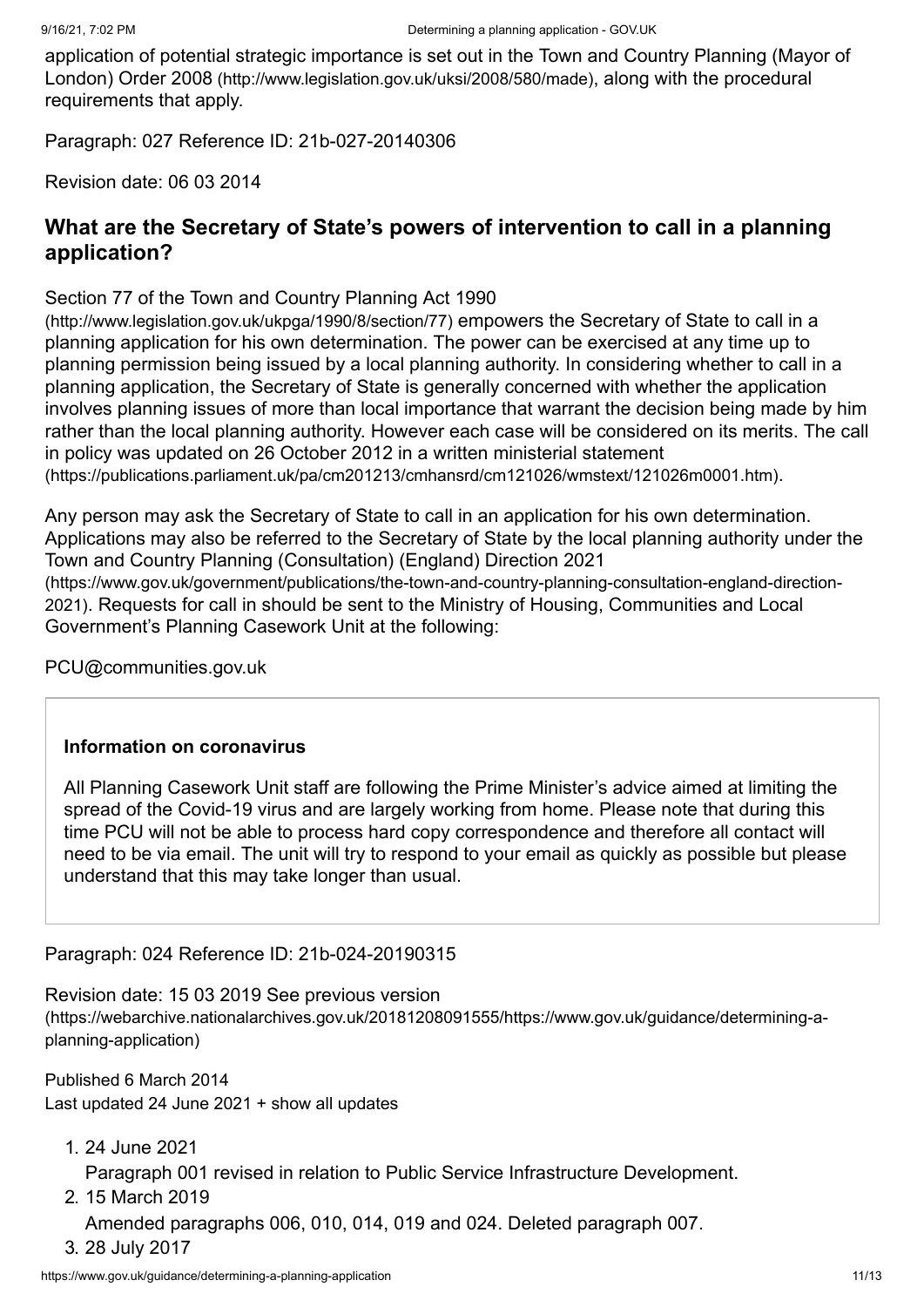Updated paragraphs 005 and 007.

4. 6 March 2014

First published.

Print this page

#### **Related content**

- Use of planning conditions [\(https://www.gov.uk/guidance/use-of-planning-conditions\)](https://www.gov.uk/guidance/use-of-planning-conditions)
- Flexible options for planning permissions [\(https://www.gov.uk/guidance/flexible-options-for-planning](https://www.gov.uk/guidance/flexible-options-for-planning-permissions)permissions)
- Before submitting an application [\(https://www.gov.uk/guidance/before-submitting-an-application\)](https://www.gov.uk/guidance/before-submitting-an-application)
- Permission in principle [\(https://www.gov.uk/guidance/permission-in-principle\)](https://www.gov.uk/guidance/permission-in-principle)
- When is permission required? [\(https://www.gov.uk/guidance/when-is-permission-required\)](https://www.gov.uk/guidance/when-is-permission-required)

# **Collection**

Planning practice guidance [\(https://www.gov.uk/government/collections/planning-practice-guidance\)](https://www.gov.uk/government/collections/planning-practice-guidance)

# **Explore the topic**

• Planning system [\(https://www.gov.uk/housing-local-and-community/planning-system\)](https://www.gov.uk/housing-local-and-community/planning-system)

## **Is this page useful?**

- Yes this page is useful
- No this page is not useful

Thank you for your feedback

Report a problem with this page Close

# **Help us improve GOV.UK**

Don't include personal or financial information like your National Insurance number or credit card details.

| What were you doing? |  |  |  |
|----------------------|--|--|--|
| What went wrong?     |  |  |  |
| Send                 |  |  |  |
| Close                |  |  |  |

# **Help us improve GOV.UK**

To help us improve GOV.UK, we'd like to know more about your visit today. We'll send you a link to a feedback form. It will take only 2 minutes to fill in. Don't worry we won't send you spam or share your email address with anyone.

| Email address I |  |
|-----------------|--|
|                 |  |